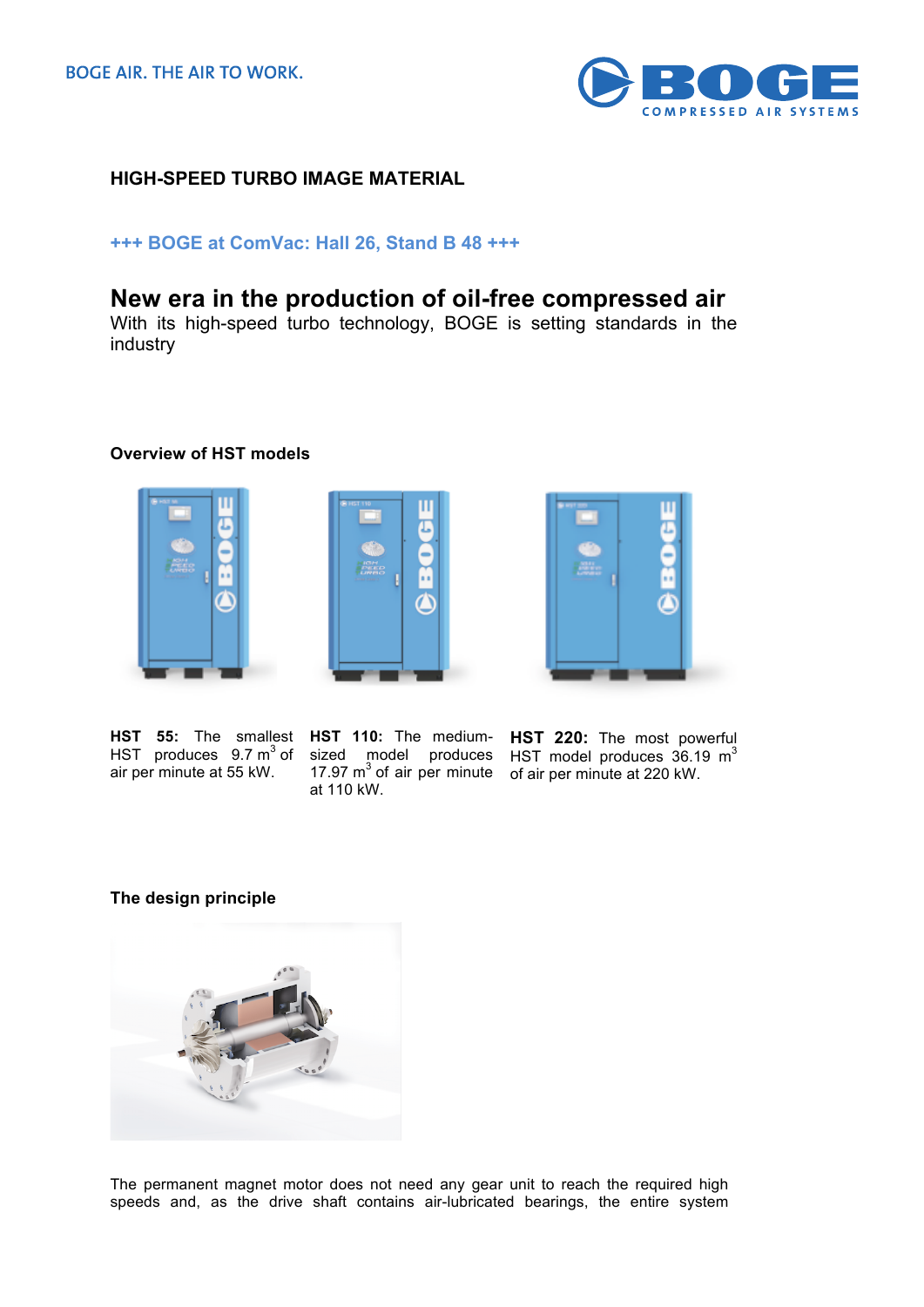

manages to function without any oil. A high-quality impeller manufactured from titanium sits at both ends of the motor shaft and produces the compressed air in conjunction with the diffusor and the spiral housing. A sophisticated cooling concept ensures effective cooling of the air after each of the three compression stages and the integrated frequency inverters allow the volume flow rate to be infinitely adjusted to the demand for compressed air.

### **Drive shaft with air-lubricated bearings**



Unlike magnetic bearings or roller bearings, a shaft with air-lubricated bearings does not need either external power or any material other than air to achieve extremely high speeds. The air-lubricated bearing stabilises itself and does not require any auxiliary bearings. In addition, this type of bearing ensures virtually wear-free operation and a correspondingly low amount of maintenance.

#### **Touch control**



Based on the modern focus control 2.0 machine control system, the HST control system is equipped with touchscreen operation and a user interface that is intuitive to understand. It can be used to control up to four variable frequency high-speed turbo compressors – authorised operating personnel can log in conveniently and contactlessly using an RFID chip.